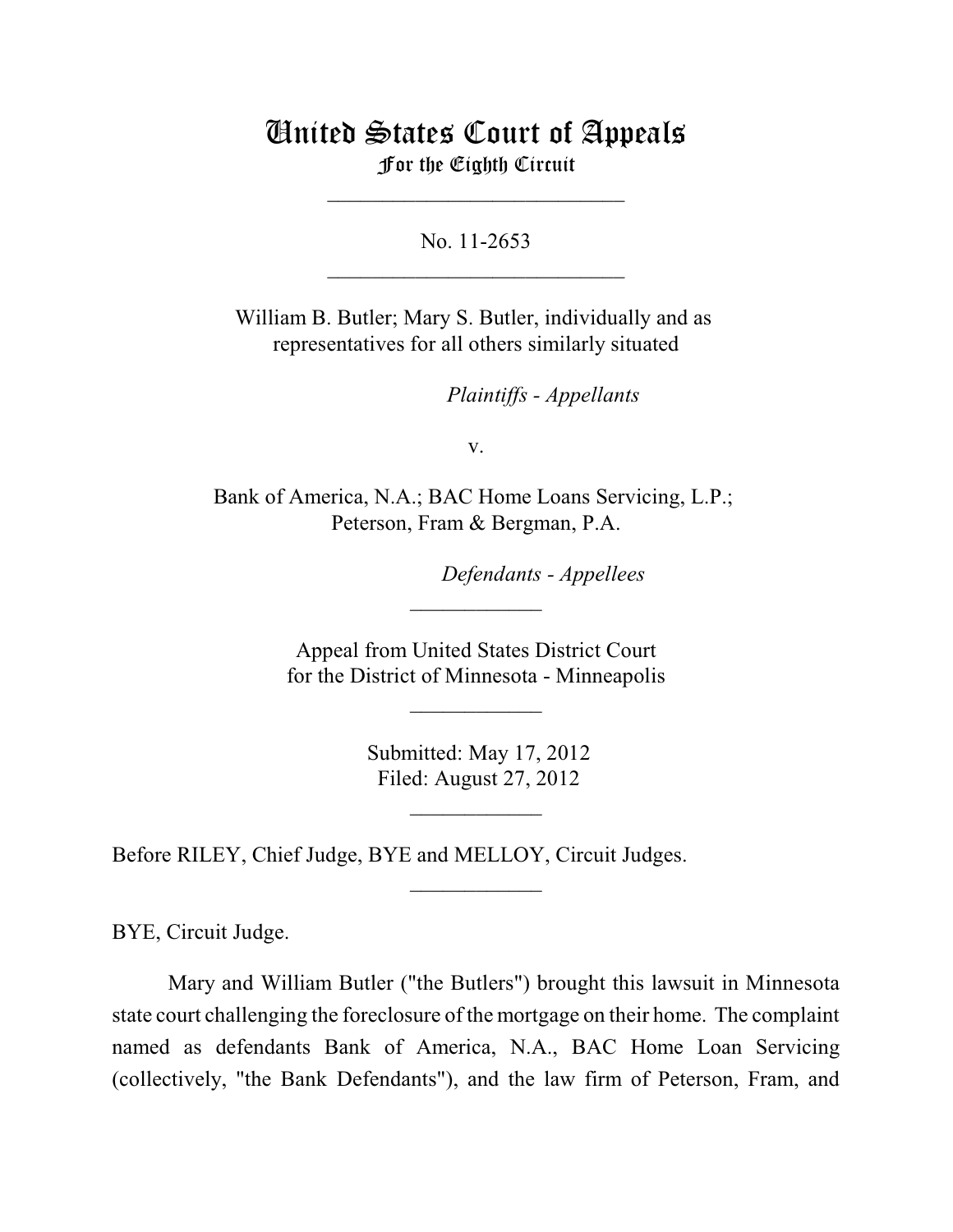Bergman, P.A. ("PFB"). The Bank Defendants removed the case to federal court and filed a motion to dismiss under Federal Rule of Civil Procedure 12(b)(6), as did PFB. The district court<sup>1</sup> granted the motions to dismiss for failure to state a claim, and the Butlers timely appealed. We affirm.

## I

On October 6, 2006, the Butlers borrowed \$280,000 from Marshall & Isely Bank for the purpose of purchasing a home in Hennepin County, Minnesota ("the property"). The Butlers signed a note promising to repay the loan and executed a mortgage pledging the property as security for their promise to repay. Mortgage Electronic Systems, Inc. ("MERS") was designated asthe mortgagee and nominee for the lender. The mortgage provided that if the Butlers defaulted on their note, the lender "may require immediate payment in full . . . and may invoke the power of sale and any other remedies permitted by [a]pplicable [l]aw." Appellant's App. at 190.

On February 16, 2010, BAC Home Loan Servicing, as the servicer of the mortgage and note on behalf of the note holder, sent the Butlers a "Notice of Intent to Accelerate," informing the Butlers the loan was in serious default. The notice further informed the Butlers that unless the arrearage was paid in full within one month, the lender would initiate a foreclosure by advertisement. The Butlers did not pay.

On April 19, 2010, MERS assigned the mortgage to BAC Home Loan Servicing. The assignment was recorded on May 19, 2010. On the same day, PFB, acting as counsel for BAC Home Loan Servicing, issued a notice of pendency, formally announcing its intent to initiate a foreclosure by advertisement proceedings

<sup>&</sup>lt;sup>1</sup>The Honorable Donovan W. Frank, United States District Judge for the District of Minnesota.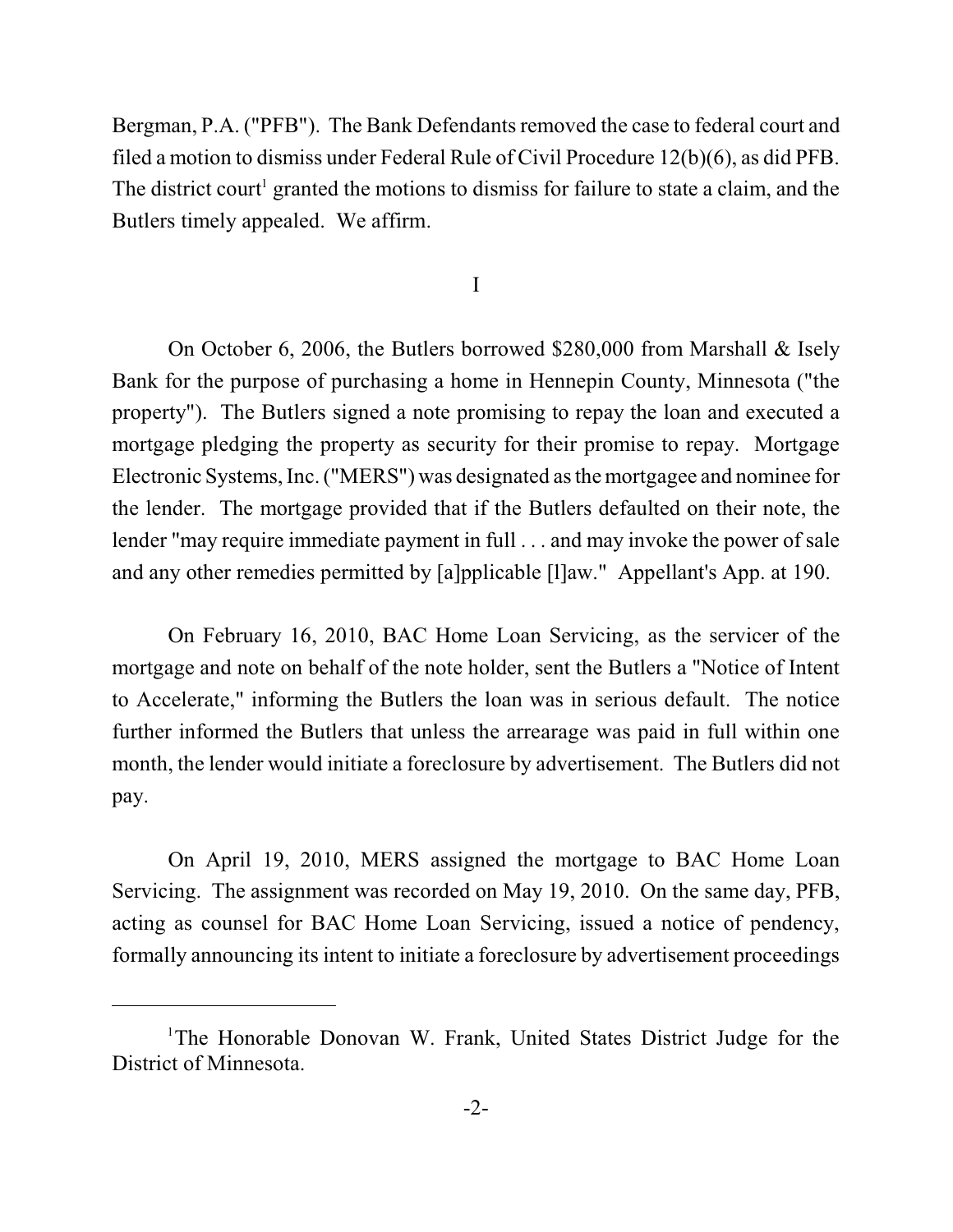on the mortgage. The foreclosure was indeed initiated and was completed by a valid sheriff's sale on July 23, 2010, at which time BAC Loan Servicing took title to the property.

On January 21, 2011, the Butlers filed the instant action in Minnesota state court challenging the validity of the foreclosure on the property. $<sup>2</sup>$  The Butlers</sup> brought the action on their own behalf and on behalf of a putative class of "all individuals who initiated mortgage loans with Countrywide and whose loans were subsequently allegedly acquired by [Bank of America]." Complaint ¶¶ 93-98. The complaint enumerated sixteen causes of action: (1) "The Mortgage [is] Invalid and Unenforceable;" (2) "Slander of Title;" (3) "Defendants are Not Holders in Due Course of the Original Note;" (4) "Due Process Violation;" (5) "Defendants Do Not Have Legal Standing to Foreclose [the] Mortgage;" (6) "Defendants are Not Real Parties in Interest;" (7) "Fraud;" (8) "Negligent Misrepresentation;" (9) "Unjust Enrichment;" (10) "Declaratory Judgment—Original Note is Void as Negotiable Instrument;" (11) "Equitable Estoppel;" (12) "Qui Tam—Private Attorney General Enforcement of Minn. Stat. §§ 357.18, 508.82, 508A.82;" (13) "Third Party Beneficiary;" (14) "Accounting;" (15) "Class Action Allegations;" and (16) "Demand to Exhibit the Original Note."

 $2$ The instant lawsuit, in which William Butler represented himself, seems to have been one of the first in a series of lawsuits brought by Butler to challenge the validity of foreclosure proceedings in Minnesota under the so-called "show-me-thenote" theory. Welk v. GMAC, Mortgage, LLC, No. 11-CV-2676, 2012 WL 1035433, at \*2 (D. Minn. March 29, 2012). As one district court recently observed, since the present action, Butler has filed some nearly thirty cases "on behalf of a total of perhaps a couple of hundred plaintiffs[,] in which he has challenged the validity of the mortgages on his clients' properties" under that theory. Id. "A plaintiff bringing a show-me-the-note claim generally argues that, because the entity that holds [his] mortgage (say, MERS) is not the same as the entity that holds [his] note (say, U.S. Bank), the mortgage on [his] home or the foreclosure of that mortgage is invalid." Id. at \*1.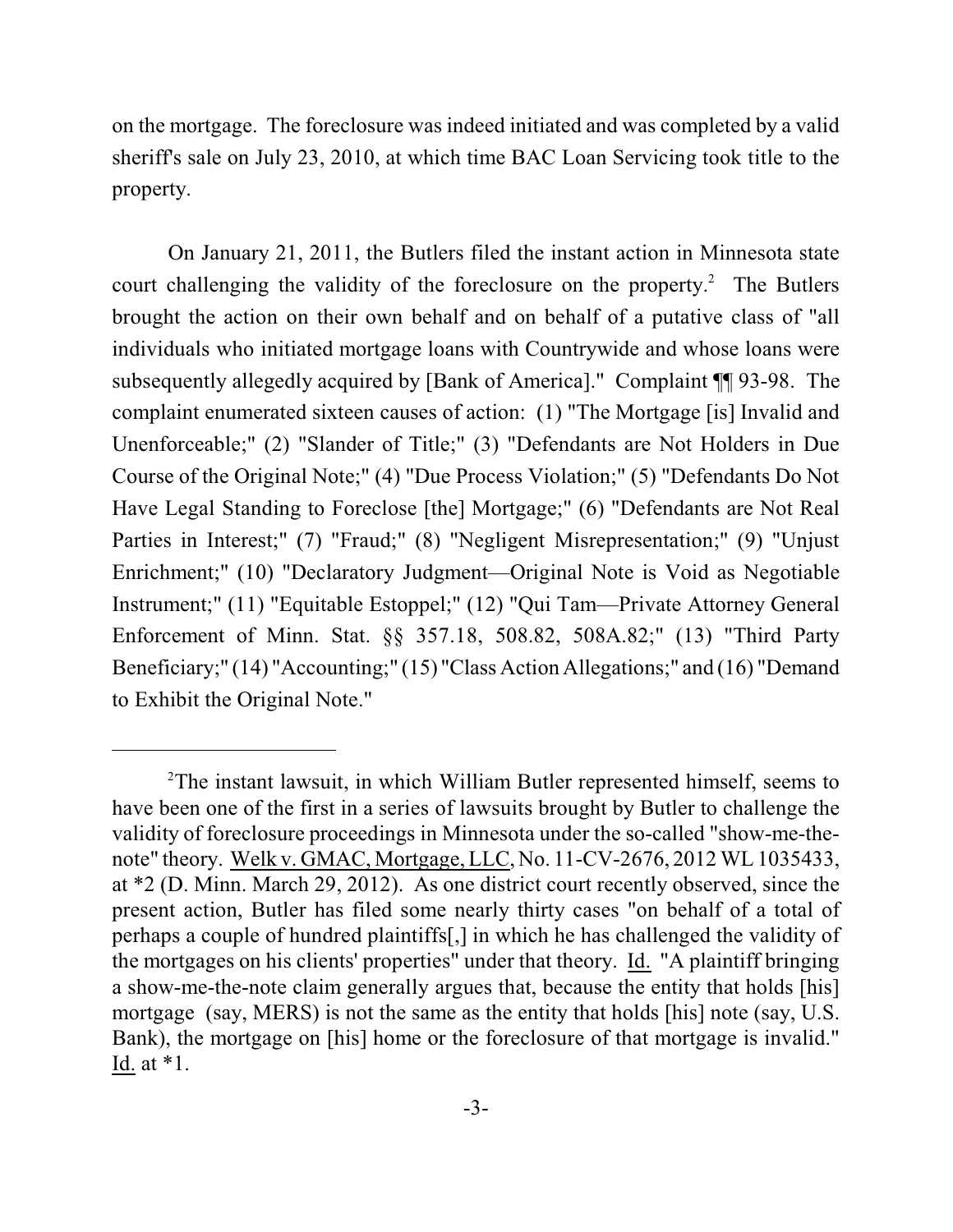The Bank Defendants removed the case to federal court, and subsequently filed a motion to dismiss under Federal Rule of Civil Procedure 12(b)(6) for failure to state a claim upon which relief can be granted. PFB also moved to dismiss or, in the alternative, moved for a more definite statement. The Butlers opposed the respective motions and filed a motion to remand the case to state court. On July 13, 2011, the district court issued a memorandum opinion and order denying the Butlers' motion to remand and dismissing the complaint in its entirety, with prejudice. The district court explained all sixteen causes of action asserted in the complaint were premised on a single theory—the theory that the foreclosure of the property is invalid because the entity holding the mortgage, BAC Home Loan Servicing, does not also hold the promissory note (*i.e.*, the "show-me-the-note" theory). Observing Minnesota law clearly forecloses this argument, the district court dismissed the claims against the Bank Defendants. Further, because the complaint failed "to identify a single factual allegation of wrongdoing on behalf of" PFB, the district court dismissed the Butlers' claims against the law firm. The Butlers timely appealed.

## II

We review *de novo* the district court's grant of a motion to dismiss an action for failure to state a claim under Rule 12(b)(6), taking the factual allegations in the complaint as true and affording the non-moving party all reasonable inferences from those allegations. Palmer v. Ill. Farmers Ins. Co., 666 F.3d 1081, 1083 (8th Cir. 2012).

On appeal, the Butlers first challenge the dismissal of their claims against PFB, asserting the complaint sufficiently alleged facts tending to show PFB committed fraud. We disagree. The complaint references PFB twice: once in the caption of the lawsuit, as a named defendant, and once in paragraph 20, which in its entirety states: "Peterson, Fram & Bergman, P.A. ("PFB") is a law firm with principal offices located at Suite 800, 55 East Fifth Street, St. Paul, Minnesota 55101." The complaint does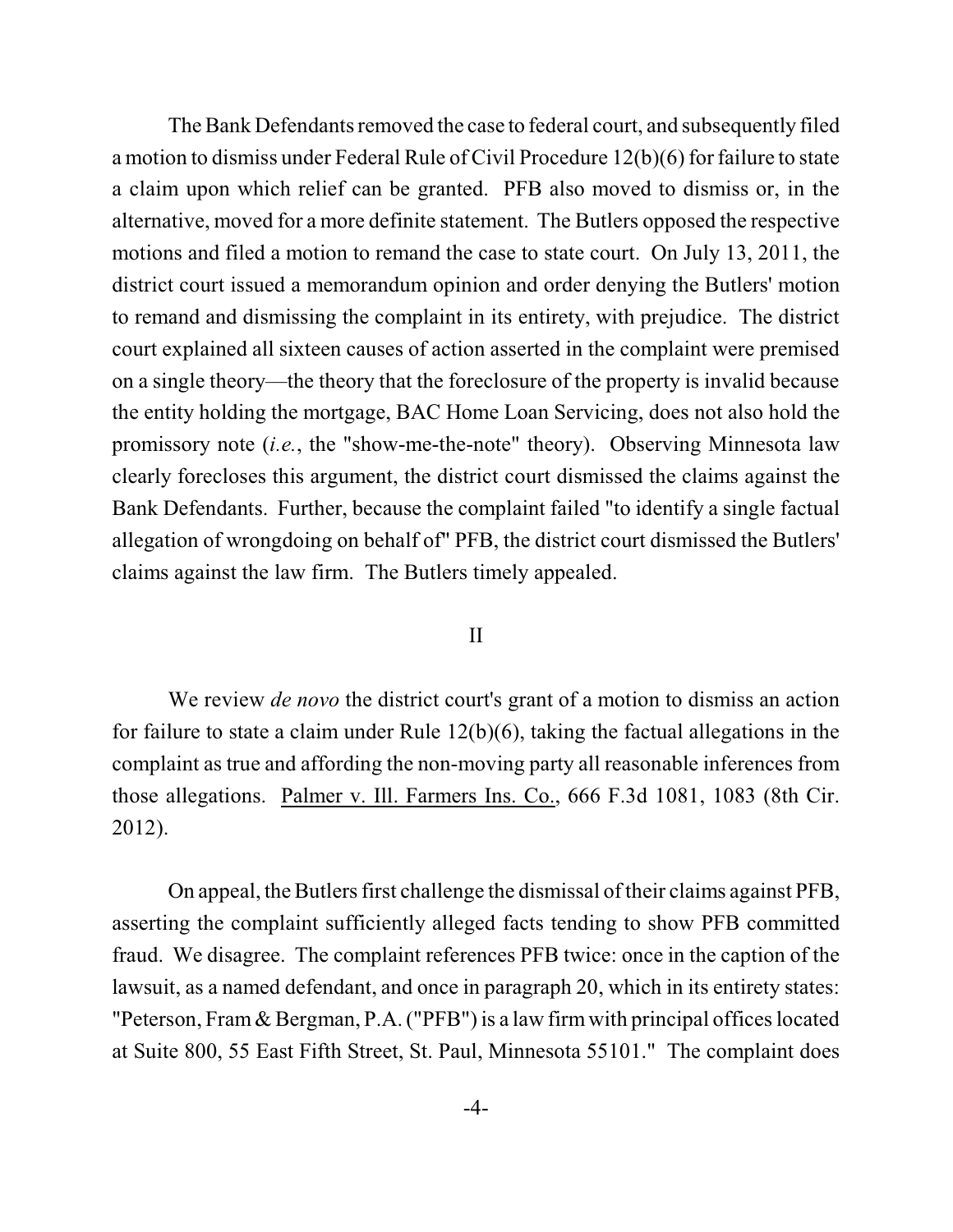not set forth any allegations of wrongdoing on the part of PFB and we decline the Butlers' invitation to read certain paragraphs in the complaint, which allege, generally, that defendants recorded documents containing materially false information and falsely represented the status and validity of the mortgage, as implicating fraud on the part of PFB. See Appellant's Br. at 15 (referencing paragraphs 27-32 and 54- 59 of the complaint). Such general allegations are not only insufficient to state a claim for relief that is plausible on its face, see Ashcroft v. Iqbal, 129 S.Ct. 1937, 1949 (2009) (stating that although a complaint need not contain "detailed factual allegations" to withstand dismissal, it must contain "more than an unadorned, thedefendant-unlawfully-harmed-me accusation[s]"), but are also utterly inadequate to meet the requirement of pleading fraud with particularity, see BJC Health Sys. v. Columbia Cas. Co., 478 F.3d 908, 917 (8th Cir. 2007) (explaining a party alleging fraud must plead "such matters as the time, place and contents of false representations, as well as the identity of the person making the misrepresentation and what was obtained and given up thereby"). We therefore conclude that the lack of any factual allegations regarding PFB rendersthe Butlers' complaint deficient and the district court did not err in dismissing it for failure to state a claim.

The Butlers next challenge the district court's dismissal of their claims against the Bank Defendants, asserting the district court erroneously characterized their claims as a single "show-me-the-note" claim rather than as a quiet title action. We have carefully reviewed the factual allegations in the Butlers' complaint and have cautiously examined each ofthe sixteen causes of action the complaint advances. We find no merit to any of them. Instead, we agree with the district court the Butlers' numerous causes of action are simply an attempt to invalidate the foreclosure on the property based on the flawed theory the mortgage and the foreclosure of that mortgage are invalid because BAC Home Loan Servicing—the entity holding the mortgage—does not also hold the note. This theory is foreclosed by the plain language of Minnesota's foreclosure-by-advertisement statute, see Minn. Stat. § 580.02, by the Minnesota Supreme Court's decision in Jackson v. Mortgage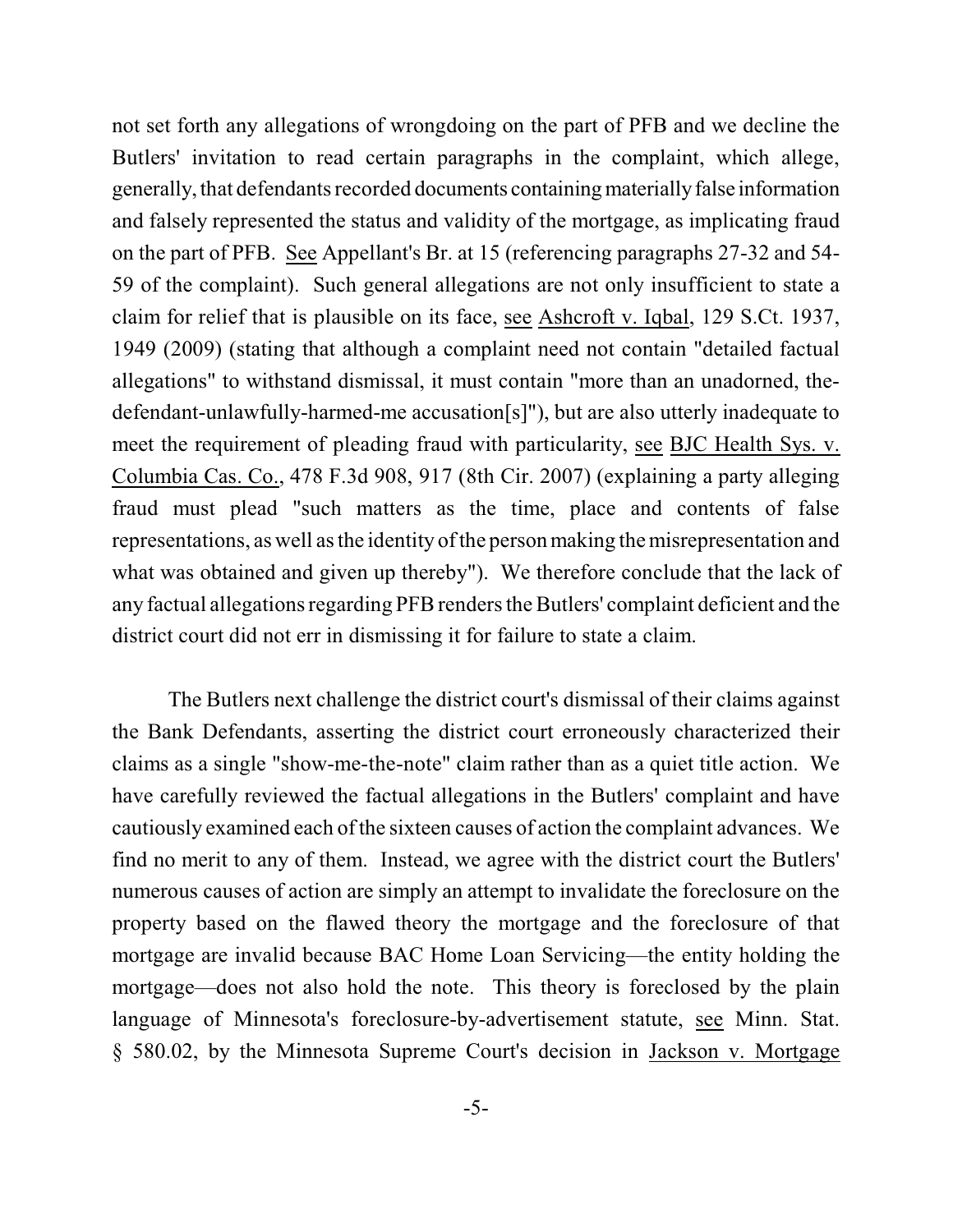Electronic Registration Systems, Inc., 770 N.W.2d 487 (Minn. 2009), and by our decision in Stein v. Chase Home Finance LLC, 662 F.3d 976 (8th Cir. 2011). Under Minnesota law, BAC Home Loan Servicing, asthe legal and record holder title of the mortgage, could undeniably initiate foreclosure proceedings on the property upon the Butlers' failure to repay the loan, as promised in the note. See Minn. Stat. § 580.02 (providing, in relevant part, that a party may foreclose so long as "some default in a condition of [the] mortgage has occurred, by which the power to sell has become operative" and "the mortgage . . . and all assignments have been recorded"); see also Stein, 662 F.3d at 980 (holding "the right to enforce a mortgage through foreclosure by advertisement lies with the legal, rather than equitable, holder of the mortgage" and concluding a party may commence foreclosure proceedings, even if it does not hold the promissory note, as long as the party is the mortgagee of record and holds the legal title to the mortgage); Jackson, 770 N.W.2d at 500. Without wasting any further judicial resources in resolving this borderline frivolous lawsuit, $<sup>3</sup>$  we</sup>

<sup>&</sup>lt;sup>3</sup>It seems Mr. Butler has fallen into a certain "pattern" since filing this action. This pattern seems to be as follows:

Butler takes a group of a dozen or so individuals who are facing foreclosure but otherwise have no connection to one another; he gins up a dozen or so claims against a dozen or so defendants grounded mostly on the show-me-the-note theory; he improperly packages these claims into a single state-court action; and he fraudulently joins a single nondiverse defendant (typically a law firm that represented one of the lenders in foreclosure proceedings) in an attempt to block removal to federal court. The defendants generally remove the cases to federal court, and Butler then moves to remand. If the judge denies Butler's motion, he might "remand" the case himself by voluntarily dismissing it and refiling it in state court within a day or two, thereby starting the process all over again. Butler might also "judge shop" in the same manner; if he does not like his chances before a particular federal judge, he might voluntarily dismiss his case, promptly refile it in state court, and start the process all over again. To hide his conduct, Butler will